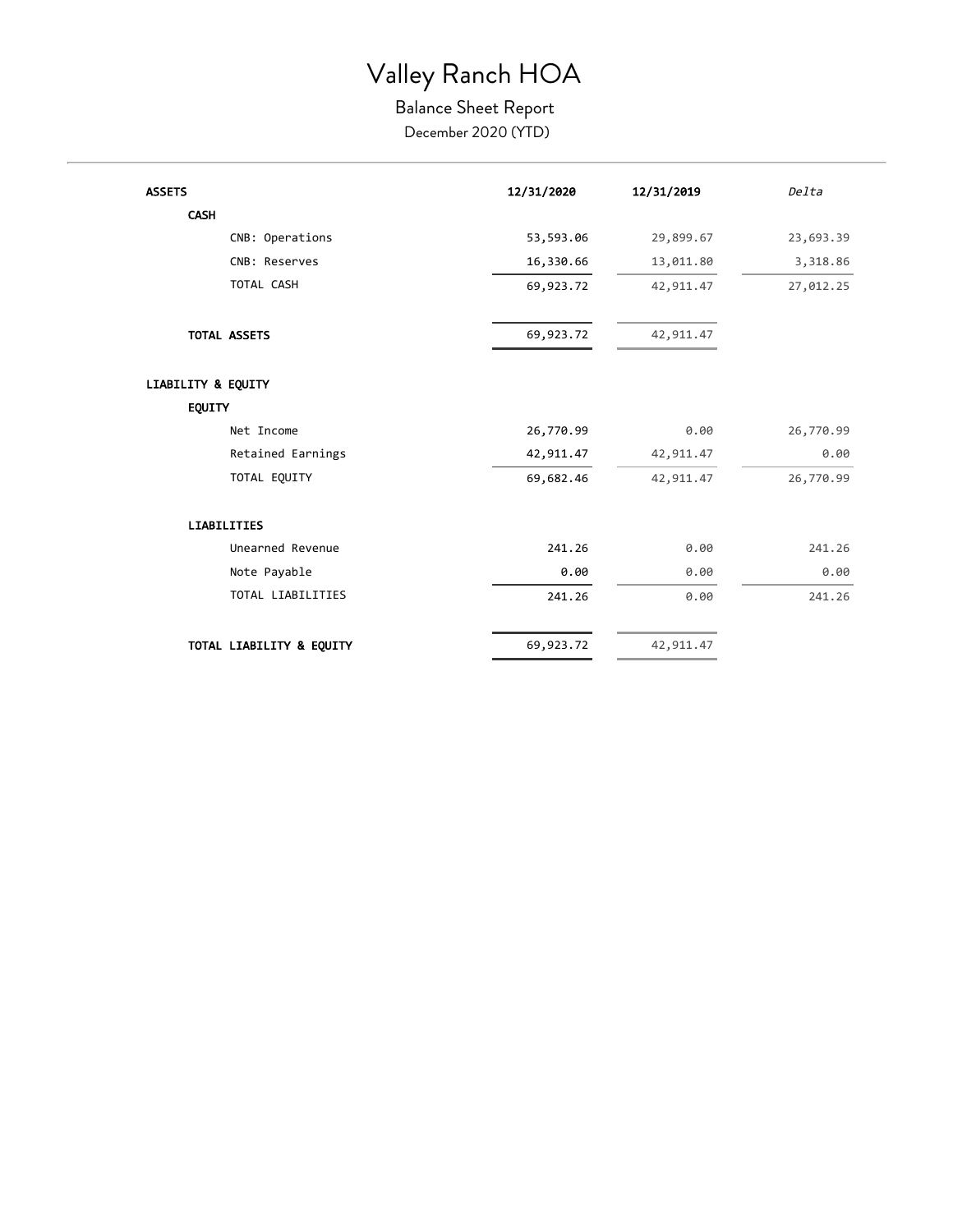# Valley Ranch HOA

### Operating Income & Expense Summary

2020 Fiscal Year

|                               | Full Year | Total  |
|-------------------------------|-----------|--------|
|                               | Actual    | Budget |
| <b>Income</b>                 |           |        |
| <b>Assessments</b>            |           |        |
| 4019 - Assessments - 2019     | 400       | 0      |
| 4020 - Assessments - 2020     | 45,274    | 40,825 |
| 4021 - Assessments - 2021     | 5,185     | 4,500  |
| 4090 - Gate Assessment        | 350       | 0      |
| Assessments Total:            | 51,209    | 45,325 |
|                               |           |        |
| Other                         |           |        |
| 4210 - Entry Fees             | 15,450    | 4,800  |
| 4220 - Transfer Fees          | 0         | 1,600  |
| 4610 - Late Fees              | 732       | 0      |
| 4620 - Interest               | 255       | 0      |
| 4630 - Legal Fees Recovered   | 10        | 0      |
| 4640 - Gate Remotes           | 315       | 0      |
| 4690 - Other                  | 391       | 0      |
| Other Total:                  | 17,153    | 6,400  |
| Income Total:                 |           | 51,725 |
|                               | 68,362    |        |
| Expense                       |           |        |
| Taxes & Insurance             |           |        |
| 5020 - Insurance              | 2,989     | 3,400  |
| Taxes & Insurance Total:      | 2,989     | 3,400  |
|                               |           |        |
| Utilities                     |           |        |
| 5210 - Water                  | 236       | 600    |
| 5220 - Electricity            | 659       | 1,440  |
| <b>Utilities Total:</b>       | 895       | 2,040  |
|                               |           |        |
| Maintenance                   |           |        |
| 5300 - Landscaping - contract | 16,238    | 15,840 |
| 5330 - Repairs                | 4,119     | 1,200  |
| Maintenance Total:            | 20,357    | 17,040 |
| Gates                         |           |        |
| 5500 - Gate Maintenance       | 1,200     | 750    |
| 5510 - Telephone              | 1,589     | 1,440  |
| 5520 - Openers                | 405       | 0      |
| Gates Total:                  | 3,194     | 2,190  |
|                               |           |        |
| Administration                |           |        |
| 7000 - Management Fee         | 5,120     | 4,720  |
| 7010 - Postage                | 480       | 286    |
| 7040 - Website                | 159       | 0      |
| Administration Total:         | 5,759     | 5,006  |

Professional Services

CONTINUED NEXT PAGE